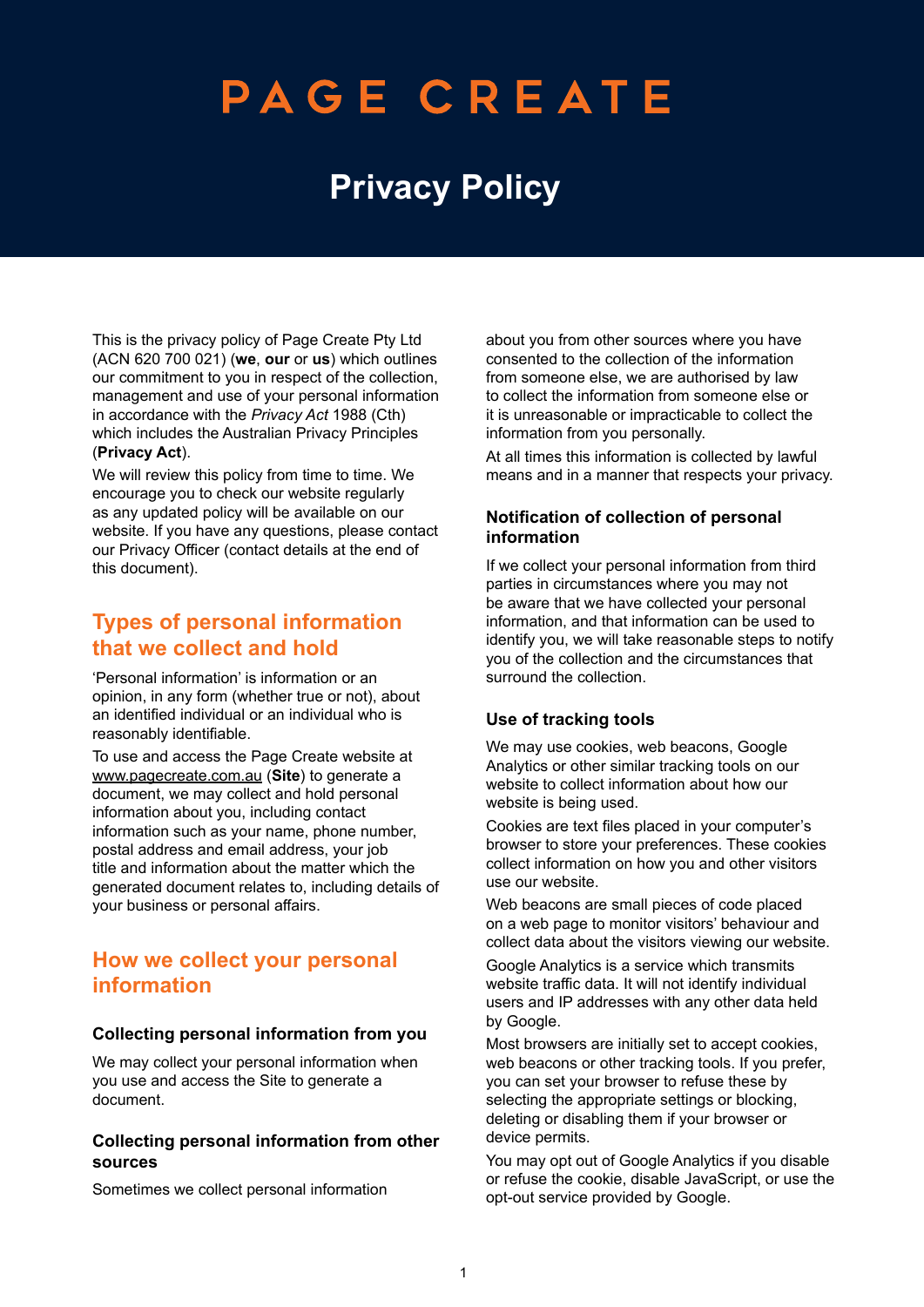### **Use and disclosure**

#### **Use and disclosure of personal information**

We use personal information for a variety of purposes to effectively conduct our business including:

- to provide you with access to our Site;
- to supply you with a document:
- to contact you for your feedback about our Site;
- to provide you with updates about our Site;
- to improve our services;
- to respond to complaints; and
- to comply with any applicable laws, regulations or codes of practice.

We will not use or disclose personal information we hold about you that was collected for a particular purpose for any other unrelated purpose, unless:

- you have consented to the use or disclosure of the information for another purpose; or
- the use or disclosure is otherwise permitted under the Privacy Act (e.g. you would reasonably expect us to use or disclose the information for another purpose or the use or disclosure of the information is required or authorised by law or a court/tribunal order).

### **Disclosure to third parties**

To help us carry out our business functions, we may disclose personal information about you to third parties, including:

- our subsidiaries, affiliates and related entities including Page Seager Pty Ltd and Page IP Pty Ltd;
- our advisers and consultants;
- third parties that provide services to us; and
- any other person where you have given your consent.

We will take reasonable steps to ensure that these third parties are bound by confidentiality and privacy obligations in relation to your personal and confidential information.

We will not sell, gift, rent or trade your Personal Information to anyone.

### **Disclosure overseas**

We do not disclose your personal information outside Australia.

### **Direct marketing**

### **Opt out from direct marketing**

We may use your personal information to provide you with information about events, functions, and training that may interest you. We may also provide your personal information to Page Seager Pty Ltd to allow them to provide information about events, legal developments, functions or training that may interest you. If you do not wish to receive marketing material from us or Page Seager Lawyers you may:

- contact the Privacy Officer; or
- opt-out of receiving further marketing material via any opt-out mechanism contained in our marketing correspondence.

### **Protecting personal information**

### **Storing personal information**

We store your personal information in electronic form in our server in Hobart, Australia and in a third-party server located in Sydney, Australia.

We safeguard your personal information and protect it from misuse, unauthorised access, disclosure or interference by maintaining:

- **• physical security measures**, for access to systems, including restricting access to authorised personnel only, control of access to buildings and use of user identifiers and passwords;
- **• electronic security systems**, such as firewalls and data encryption, antivirus, antispyware, backup and recovery of systems, including use of Secure Socket Layer (**SSL**) on pages transmitting personal information; and
- **• procedural security measures**, including imposing confidentiality obligations on employees, consultants and contractors, providing them with training and requiring them to comply with strict privacy and security policies and procedures.

#### **What happens if we no longer need your personal information?**

If we no longer need your personal information for any purpose, we will take reasonable steps to destroy or permanently de-identify the information, unless the information is contained in a Commonwealth record or we are required by law, or a court/tribunal order, to retain the information.